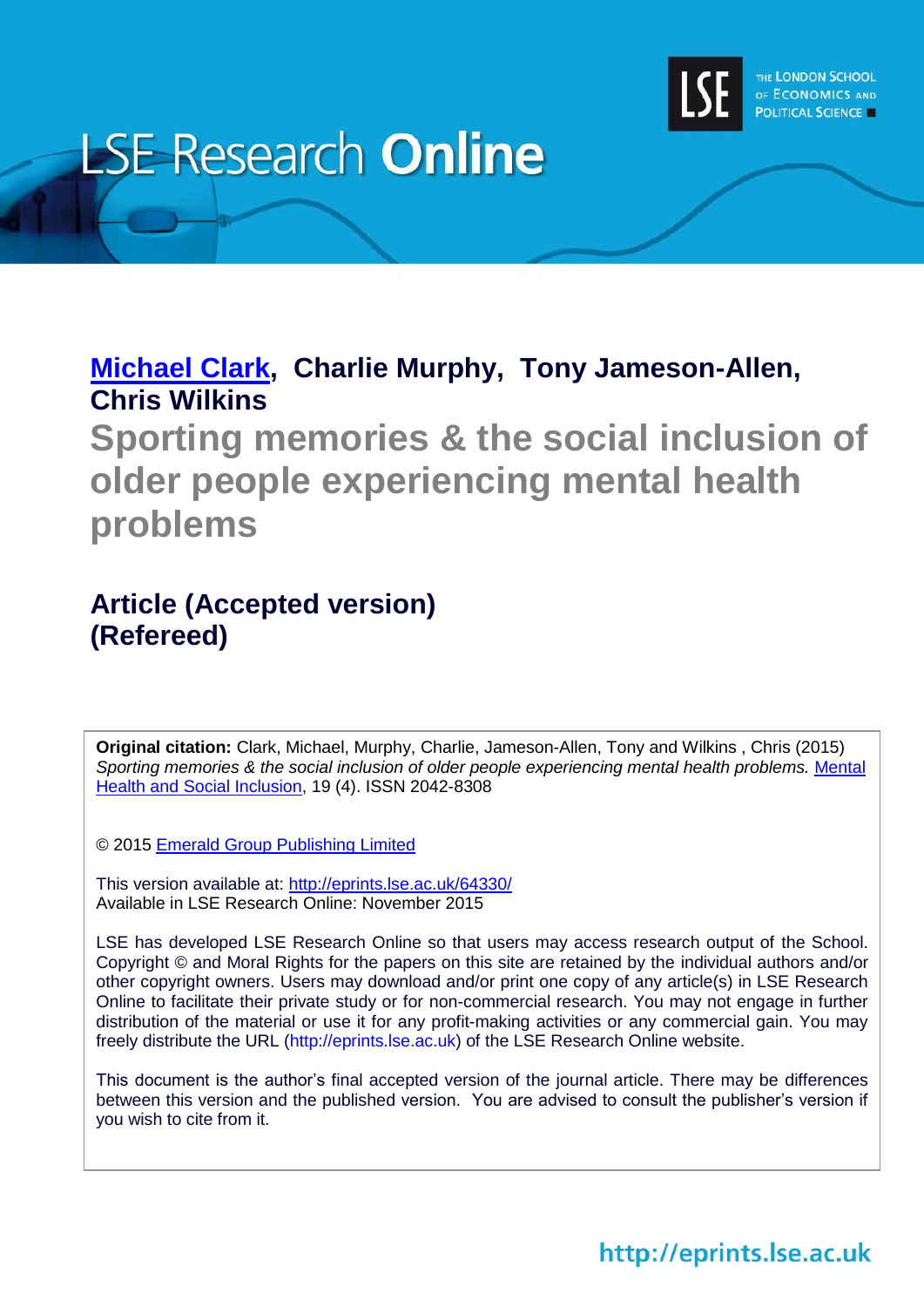### **Sporting memories & the social inclusion of older people experiencing mental health problems**

A paper for the journal Mental Health & Social Inclusion

June 2015

#### **Abstract**

**Purpose** – Social exclusion and isolation of older people and their mental health are likely to be more significant, interlinked issues for society as we experience a changing demographic profile. We urgently need to identify effective ways of addressing these challenges that can be easily mobilised to meet diverse needs in different settings. This paper explores the impact of sporting memories work as one approach to help meet this need.

**Design/methodology/approach** – The article sets out the sporting memories idea and discusses lessons learnt from case studies of its application to meet the inclusion and mental health needs of different older people in institutional and community settings.

**Findings** – The evidence from the application of sporting memories work to date is that it is an effective and flexible means of engaging people to improve their social inclusion and mental wellbeing. It can be readily deployed in various care and community settings.

**Research limitations** – The evidence to date is of case studies of the use of sporting memories work, and, although these are now extensive case studies, further research is needed on the costs and impacts of sporting memories work.

**Practical implications** – Sporting memories work is a flexible and readily adoptable intervention to engage older people and help improve their social inclusion and mental wellbeing.

**Social implications** – Sporting memories work can be an important part of meeting some of the challenges society faces with an ageing population profile.

**Originality/value** – This is the first paper to set out the sporting memories work.

**Keywords** social inclusion, older people, dementia, reminiscence, sporting memories

**Paper type** conceptual paper and project evaluation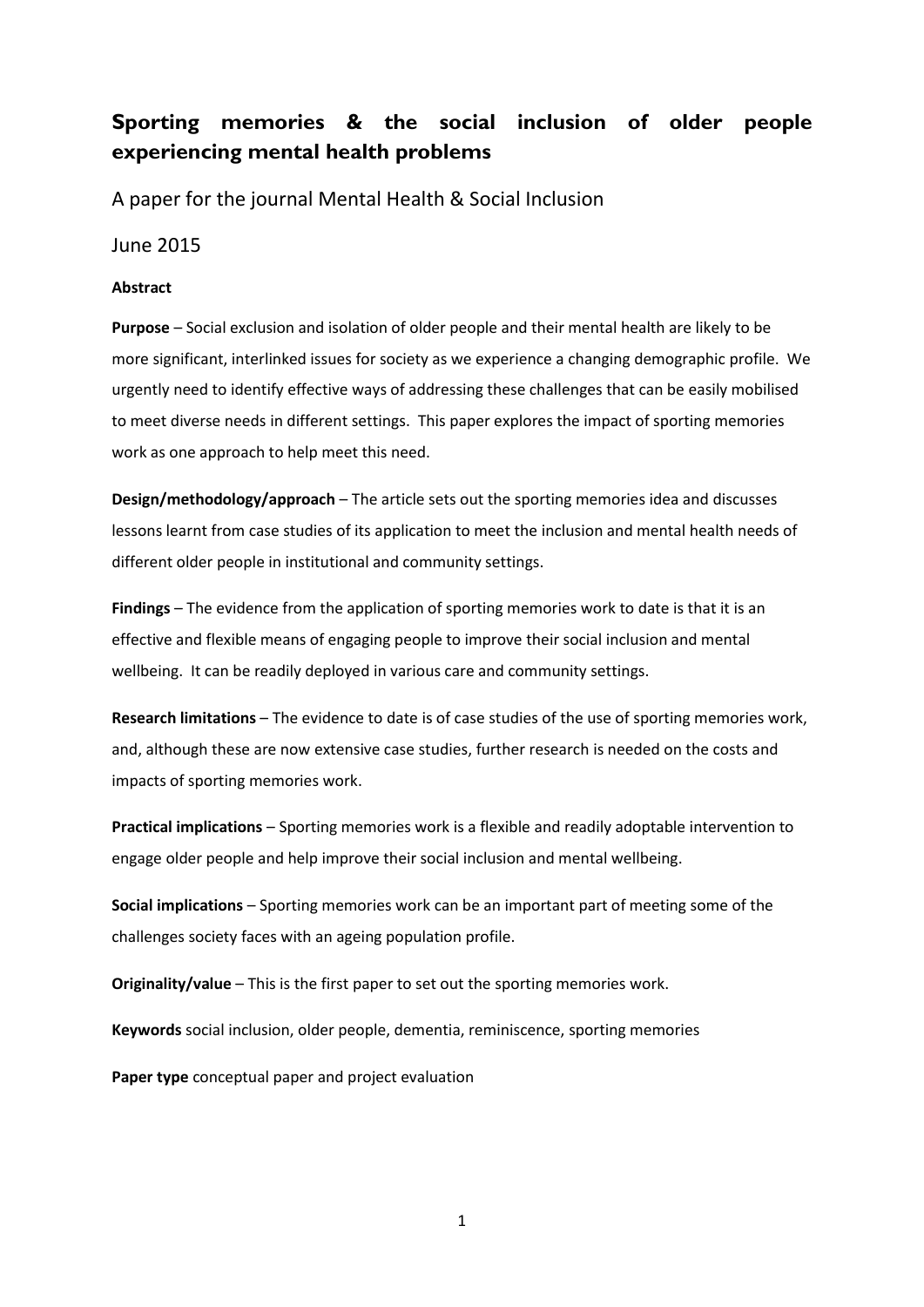#### Introduction

We are living through an era of demographic processes in which our society is developing an older age profile. There are now over 11 million people living in the UK who are aged 65 or over (projected to rise to over 16 million in the next 17 years), 3 million of whom are 80 or older, and there are more pensioners than people aged under 16 (Age UK 2015a). Along with celebrating this fact of greater longevity for many people, we must also be very conscious of the challenges that it can bring for some people and for society as a whole. These include considerations of potentially greater social exclusion, isolation and loneliness for greater numbers of older people and, often interlinked, more challenging mental and physical health needs. In particular, the rise in the population of the oldest-old – the number over 85 in the UK is predicted to double in the next 20 years (Age UK 2015a) – presents challenges for society such as dealing with increasing frailty and more complex, comorbid and chronic conditions. People living with these conditions can be at greater risk of social exclusion as mental and physical difficulties restrict opportunities for inclusion and/or stigma and other social factors potentially present barriers. In turn, more isolation and loneliness can have adverse impacts on mental and physical health, potentially creating downward spirals for people's wellbeing.

It has been found that depression affects 22% of men and 28% of women aged 65 or over, that it affects 40% of people living in care homes, and that 85% of older people with depression receive no help at all from the NHS (Age UK 2015a). Dementia is one of the main causes of disability in later life, in 2014 it was estimated that nearly 800,000 people in the UK aged 65 have dementia, and it is expected that by 2025 there will be over 1 million people living with dementia (Prince et al 2014). A survey of a sample of people living with dementia found that less than half felt part of their community and 40% have recently felt lonely (Age UK 2015a). The cost to the UK of dementia has been estimated as over £26 billion per year (Prince et al. 2014).

The adverse health effects of loneliness have been compared to those of smoking 15 cigarettes a day (Holt-Lunstad et al 2010). People with high degrees of loneliness are estimated to be twice as likely to develop Alzheimer's disease than those with a low degree (Wilson et al. 2007). Over 1 million older people say they are always or often lonely, 13 per cent of people aged 75 or over said they were always or often lonely and 49% of people aged 65 or over say that television or pets are their main form of company. Nearly half of people aged 75 or over live alone, and 17 per cent of older people have less than weekly contact with family, friends or neighbours (Age UK 2015a).

Coupled with this profile at the older age of the population spectrum is the fact of the declining proportion of young, working age to older age people. This present challenges for funding welfare systems and delivering care to address these needs.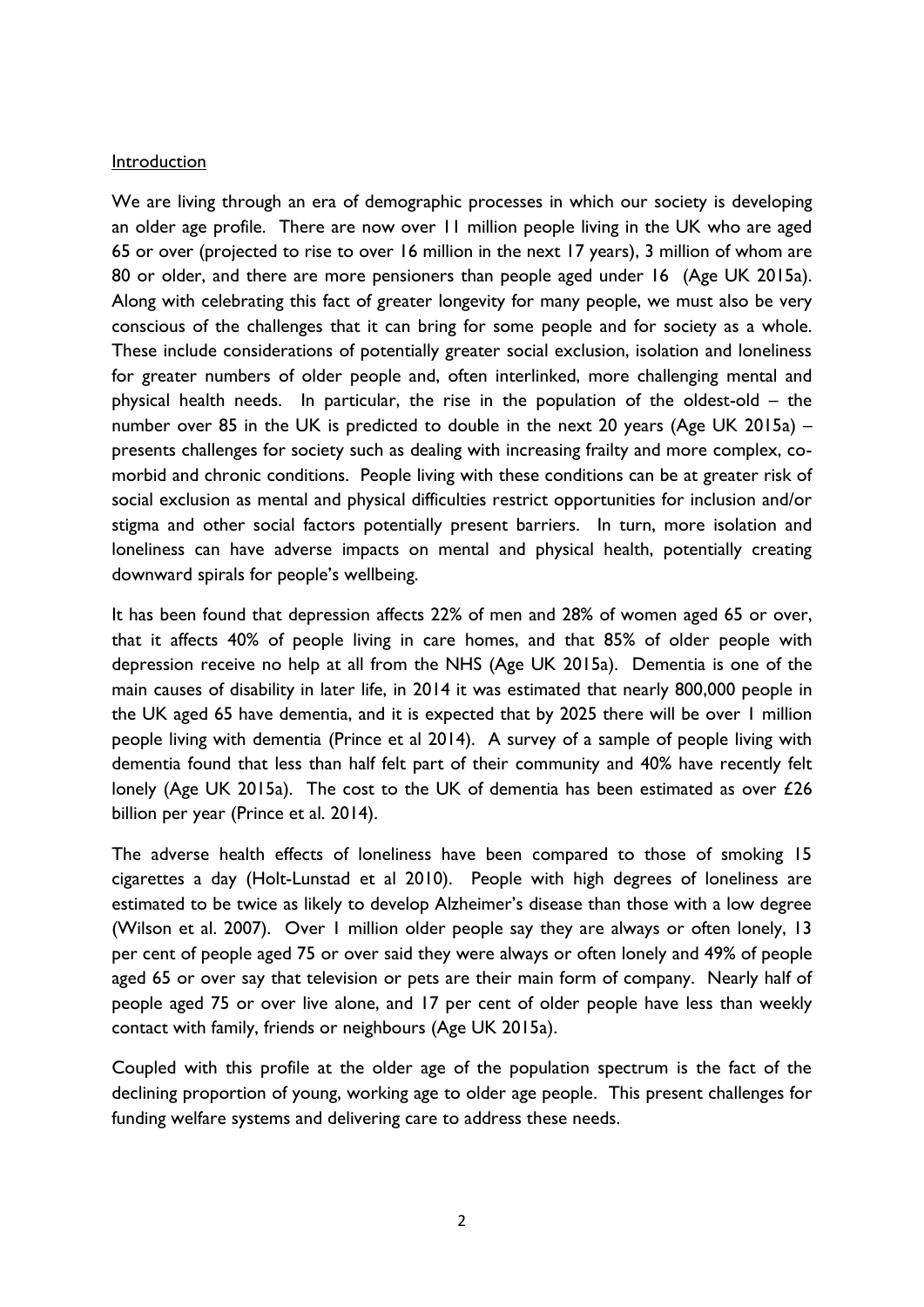We need to find means of meeting these challenges that are effective, affordable, easily and flexibly used (including in different settings), and which meet the ethos of how health and social care are developing (especially in terms of addressing prevention and working with communities). There is evidence supporting some interventions, notably Cognitive Stimulation Therapy (Knapp et al 2006), but more approaches are needed to meet the diverse needs and interests of people. This includes recognising the gendered nature of ageing and the different experiences of men and women (Foster & Walker 2013).

In this paper we discuss the use of sporting memories (SM) work as an intervention to help meet this challenge. We will discuss case examples of how SM has been applied in institutional care and in community settings with support of the Sporting Memories Network (SMN) and the lessons learnt from each of these.

A chief focus of sporting memories work to date has been helping people who live with dementia, especially those in care homes, which has been widely identified as a national priority for societies (e.g. Department of Health 2009, 2012; Welsh Assembly Government 2011; Scottish Government 2010; Department of Health, Social Services and Public Safety 2011). However, SM work is also proving to be of benefit to older people living with other mental health problems, and potentially for more general social inclusion of older people and, hence, addressing and preventing loneliness, isolation and mental health problems.

#### Sporting memories work and reminiscence

Reminiscence work has been employed in dementia care for some considerable time (see Woods et al. 2005 for a discussion of the history of this approach) and is now a widely used means of engaging with people with dementia. It entails discussing events from the past and people's lives to stimulate and engage with people. Discussions may be one-to-one or in groups, and the groups may involve various combinations of staff, people living with dementia and their families. Often aids, such as objects and photographs, are used in the conversations. There is some evidence of the benefits of reminiscence work to those participating, though more evidence is needed (Woods et al. 2005).

Reminiscence work can potentially contribute to a balanced bio-psycho-social view of a person's wellbeing even when there is significant biological and/or psychological trauma resulting from conditions like dementia. Reminiscence can be very immersive and multisensory, not only functioning as a simple recollection of a memory of an event. Sights, sounds, touch, and smells all can be evoked in reminiscence work. An older person is likely to view his/her wellbeing not only in medical terms but also in terms of, for example, being able to engage with people and maintaining dignity. Participating in reminiscence with someone even with quite advanced dementia, for example, could be a gateway to build a connection that brings its own joy to his/her life, but also brings a sense of connection, being respected and of dignity and, hence, significantly enhances his/her sense of wellbeing and inclusion.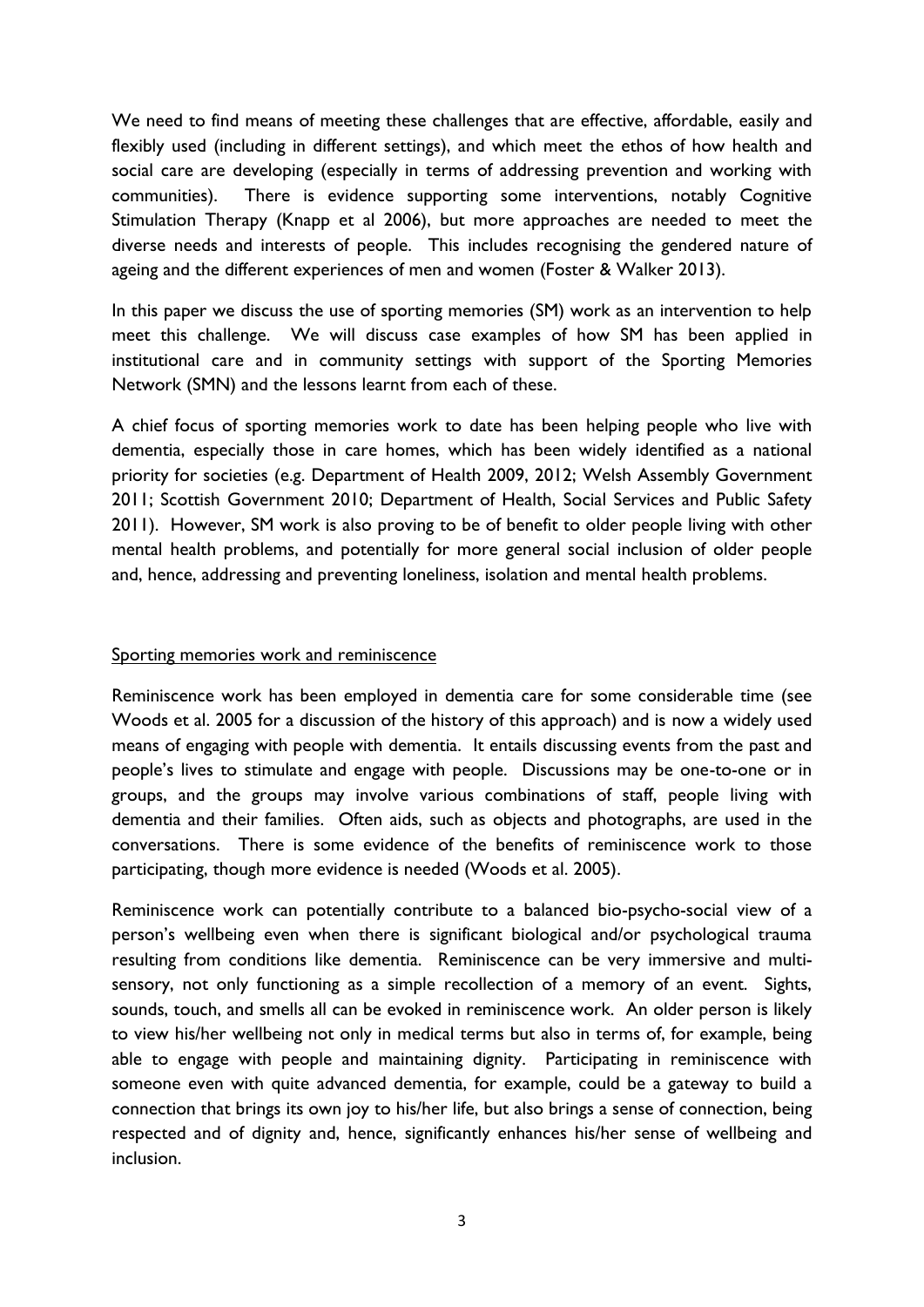In his Reminiscence Functions Scale Webster (1993) proposes seven functions for reminiscence activity, namely reducing boredom, preparation for death, identity and problem solving, conversation, intimacy maintenance, bitterness revival, and teach/inform. This is a general scale designed to be applicable across all age ranges and impairments, though Webster does indicate that some of the eight functions apply more to older than younger people, e.g. 'teach/inform' and 'intimacy maintenance'. We can see from the list of functions how reminiscence might help address issues of exclusion, loneliness and isolation. The list, though, also helps alert us to some of the potentially sensitive aspects of reminiscence work, such as preparing for death and reviving bitter memories. Those working with reminiscence need to able to deal with such complex issues.

Bruce and Schweitzer (2008, p171) present a list of 13 reasons for doing reminiscence work with people with dementia. These include 're-experiencing the feeling of happier times in life; being sociable and building relationships; and participating in enjoyable, stimulating and creative activities'. Sierpina and Cole (2004) quote work by Thorsheim and Roberts (2004) that demonstrated positive effects on blood pressure and heart rate of participants engaged in meaningful reminiscence activity.

The sporting memories work is a form of reminiscence focused on individual and shared memories of sports, sports men and women, clubs and events. A founding idea was that men in particular are vulnerable to isolation in later life and especially in care homes, where they may not wish to participate in many of the activities in these institutions. This means that where they have, for example, dementia, they may not be getting the best possible social inclusion and therapeutic engagement and, consequently, their mood could be decreasing.

The SMN promotes SM reminiscence work to those providing care and support to people who could potentially participate in and benefit from this kind of activity. The SMN delivers tailored training on reminiscence and SM work, supported by a comprehensive resource pack that participants can take back to their place of work to assist them in operationalizing SM work. There are also packs of reminiscence photographs of sports personalities, events and scenes that can be used in SM sessions. The SMN also publishes a weekly Sporting Pink, in recognition of the traditional Saturday sports papers that were a feature of many people's lives, and which includes a Spot the Ball competition. Ongoing support to those delivering SM work has also been delivered in some settings, including advice and support, a learning set and networking activities.

#### Sporting memories work and institutional care

A key early focus of the SM work was on working with care homes to improve the range of activities available for residents, opportunities for connection and, hence, the lives of people. It is estimated that 405,000 people aged 65 or over live in residential care (Age UK 2015a). There is evidence of the low levels of staff competence in care homes in recognising mental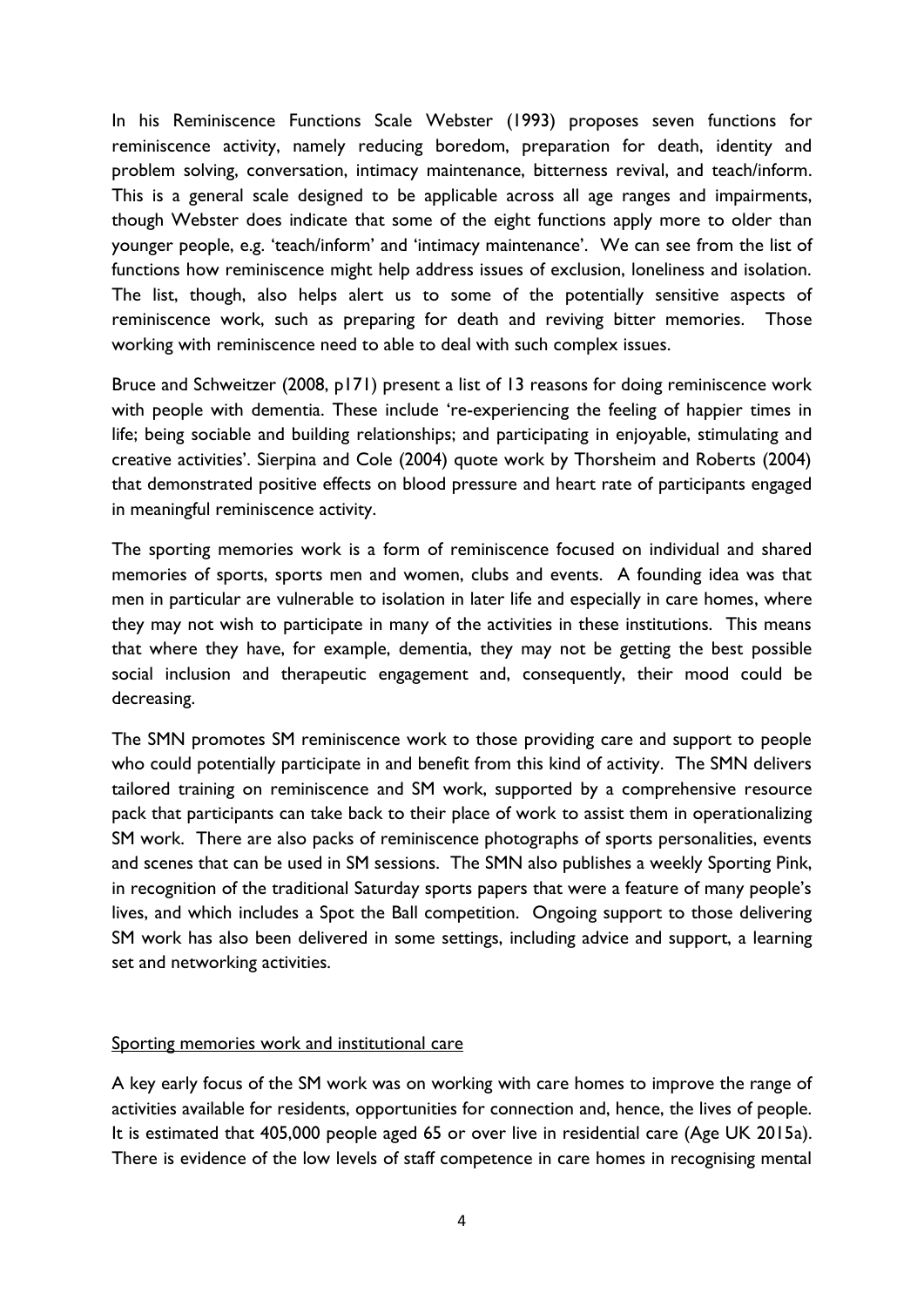health problems and concerns about the quality and coverage of mental health care in these settings (Bagley et al 2000; Dening & Baines 2004). There has been a call to see more person- and relationship-centred care in care homes, based on listening to and engaging with people who live in them, yet the criticism is that they offer a Henry Ford-model of care in which one approach is made to fit everyone (Kennedy n.d.).

Given such concerns, it is clear that we need to find activities and methods of engagement that members of staff in care homes can easily pick up, feel confident with and quickly adapt to help them connect with a range of residents and diverse interests. We need to also consider that most members of staff in care homes are not professionally qualified, so new methods and means of teaching them to these staff need to suit their levels of ability and experiences of learning and working. Any new approaches to activities in care homes need to be things that connect with the interests of residents, even when some people may be disabled by dementia or other problems. Sporting memories work has the potential to be one such tool to make available in care homes. Similar considerations apply to in-patient mental health units caring for older people with acute mental health problems.

The SMN has worked in over 25 localities in England, Scotland and Wales with those working in institutions, chiefly care homes but also mental health in-patient units caring for older people. This has included working with over 250 organisations and training in excess of 450 staff and volunteers. In this paper we draw on experiences from all this work, but will chiefly focus our discussion on two linked projects with institutional care providers across Leeds. These were a pilot project with a small number of care homes, followed by an extension project with a wider group of care homes, both funded by Skills for Care. In the initial, pilot project members of staff from the participating care homes received a half-day of training in dementia, reminiscence and using sporting memories work. Staff had to have some initial knowledge of dementia and associated care, but no prior knowledge nor experience of reminiscence work or facilitating group discussions. They also received a package of support materials about SM work and a weekly Sporting Pink to use in their care homes.

An issue arising in this pilot project was the challenge of continuing to support the learning and application of SM work after the initial training. Feedback from those undertaking the training was very enthusiastic about the training and high levels of initial motivation to implement the work. However, once faced with the pressures of working in the care home, there was insufficient time to reflect on using SM work. For this reason the extension project included a series of 3 learning set meetings spread over 3 months following the initial training sessions. The project also included members of staff from groups running activities in the community, typically dementia cafes, and an in-patient dementia setting by way of beginning to test the application of SM work in these environment.

In each of the 2 projects project lessons were drawn by reflecting on the training, support and application of SM in the care homes from the perspectives of the SMN. In addition, experiences and lessons were drawn from participating homes and some staff who attended training and support sessions by, in the pilot study, telephone interviews with care home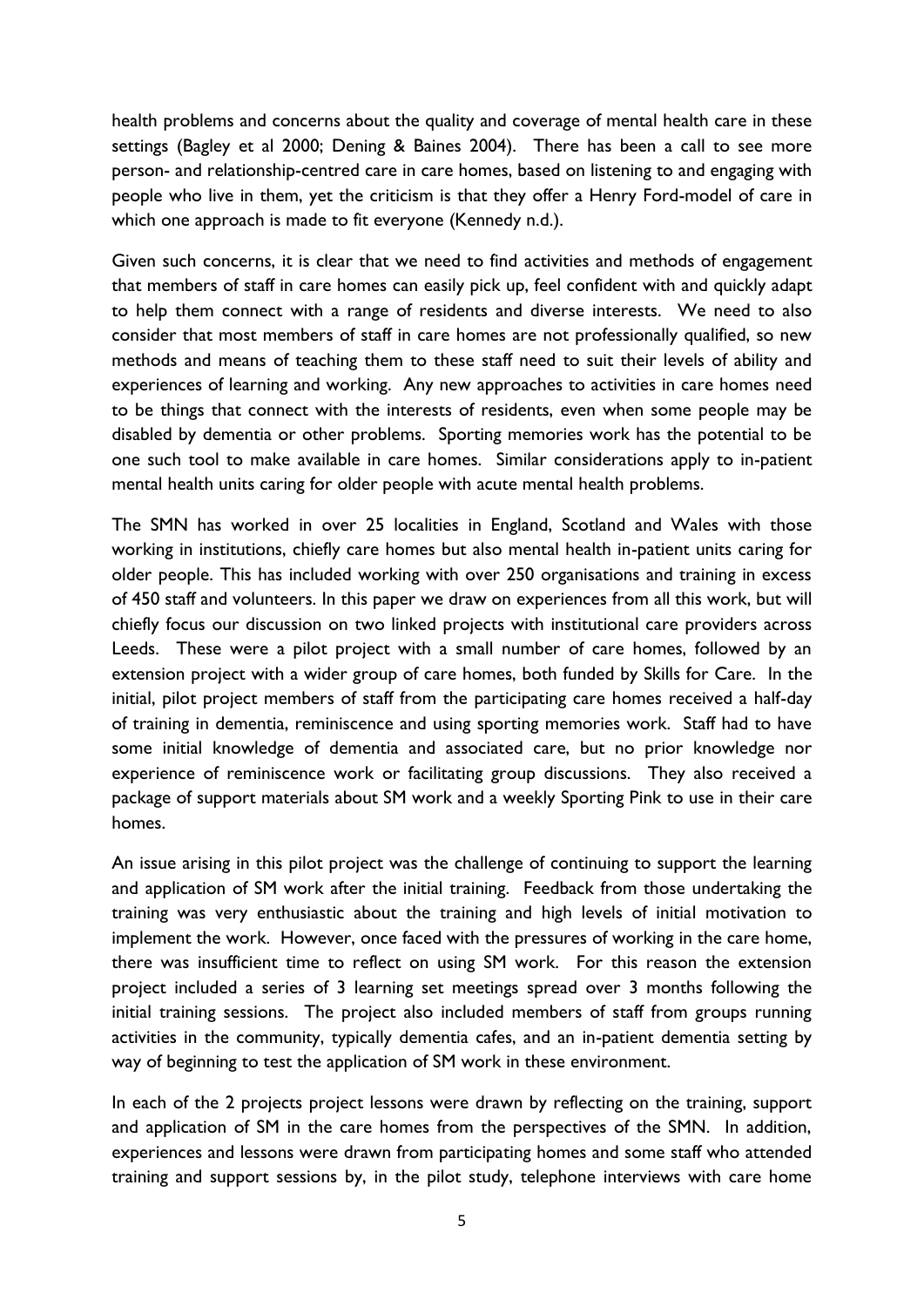managers, and, for the extension project, ongoing discussion and reflection with participants in a learning set established to support the use of SM following initial training of staff in care homes.

From these case studies of the use of SM work the key lessons we have drawn out so far are:

- 1. Sporting memories work is an effective tool for members of staff working in care institutions to have available to them. Members of staff participating in the 2 projects overwhelmingly reported that they could see the benefits of the approach in their institution. They reported experiencing examples of the work helping with, for example, building connections between staff and individual residents and between residents, and strengthening links between residents and relatives in some instances (as they used sporting memories for discussion and bonding). Staff reported seeing examples of SM work having benefits for residents, including lifting some people's mood.
- 2. SM is helpful in engaging a wide range of people in discussions and reminiscence work. It can be a helpful addition to the repertoire of activities in care institutions, especially to engage men who may feel excluded from more traditional activities. It is not exclusively for men, though, nor only for people with a life-long interest in sports. Those with more of a passing interest in it or even those with little interest can still recall family interests and activities and major sporting events and personalities. Hence, the SM work can be a means of building some connections with and across a wider group of residents than only those with a strong passion for sports.
- 3. Sporting memories work can be easily learnt and applied by a range of staff in these settings, including care assistants and others without professional qualifications. Often they are a neglected set of staff in terms of training and development but the SMN work to date has largely been about equipping just these staff to do the work, even if they have little experience of group and/or reminiscence work. Some reported initial nervousness (perhaps because they felt they lacked experience or they had little interest in sports) but found it relatively easy to apply. The organisation of the training day means that participants have an opportunity to try doing SM work, which builds confidence and personal experience of how engaging and powerful sporting memories can be, even for those with little routine interest in sports.
- 4. A significant challenge for members of staff in care homes was finding the time in a hectic schedule in the homes to be able to apply SM work in group sessions. Even where members of staff felt SM work to be valuable, they might still struggle to find time and space for group sessions.
- 5. SM work and the resource of the SMN offer a flexible package to help engage people in discussion. It can be used in group or one-to-one work, using the sports photographs as a starting point but also bringing in other memorabilia. Some people also reported that they found it helpful to leave SMN materials like the photographs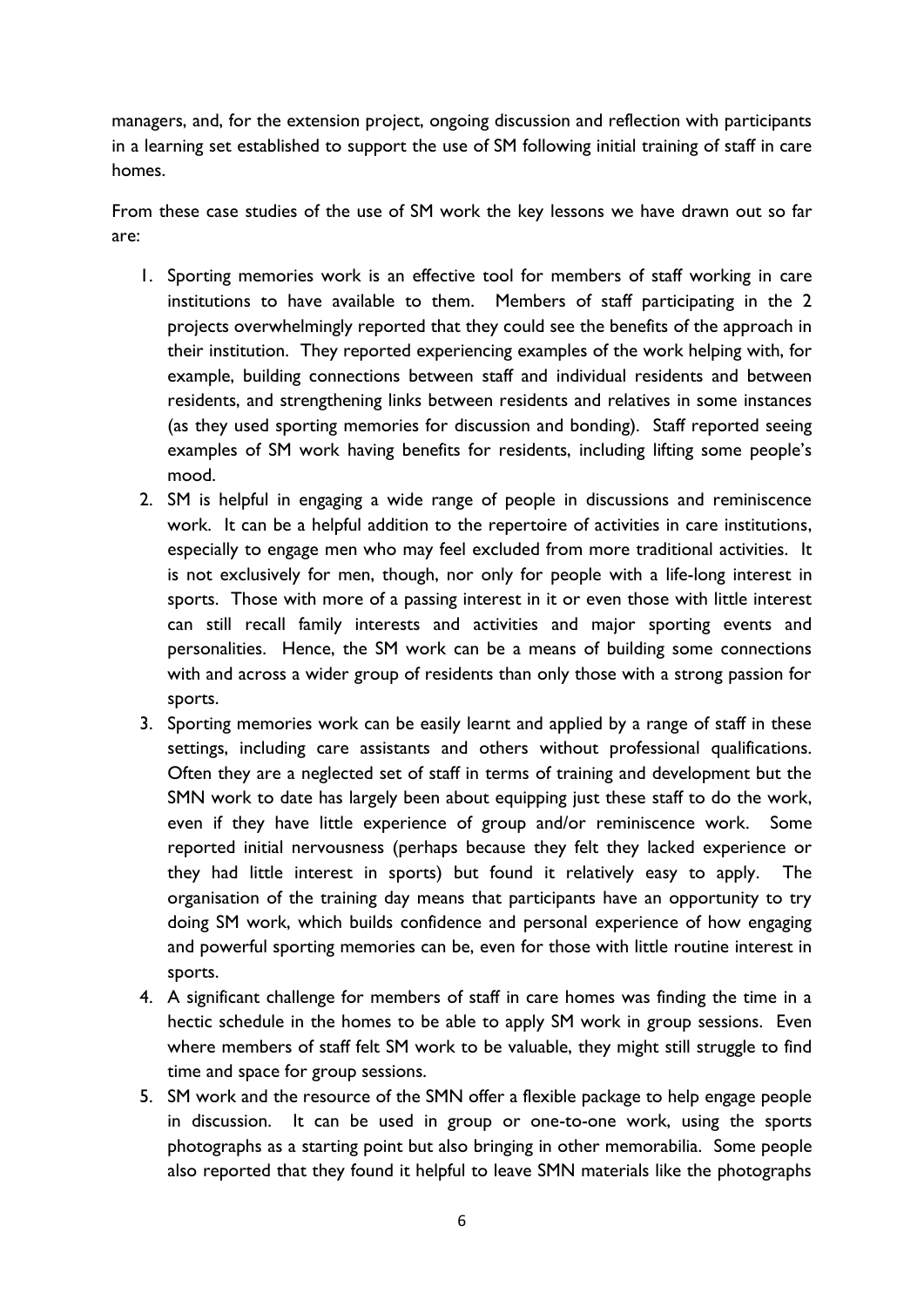and the Sporting Pink so that people could pick them up when they wanted to discuss them. This also included family members of residents coming in to visit people and using the materials.

- 6. SM work is not only about memories of specific sports people, clubs or events but instead offers a way in to a more general social history that can help to engage with a broader group of people. Reminiscences, for example, of childhood and family life, communities, transport, foods, and holidays were all reported as being discussed during a session that started off being about sports memories. Reminiscence was also supported in many cases with aids such as sports equipment and clothing and memorabilia documents such as photos, newspaper clippings, and old match programmes.
- 7. SM work potentially offers a way to connect to the life of a care institution people other than the residents and members of staff. Some institutions reported that family members of residents have found sporting memories as a helpful means to engage with their relatives with, for example, dementia, sometimes when they would have otherwise struggled to make a connection together. People have been known to bring in sports memorabilia for the care institution to use. Other institutions explored using SM to organise trips out for residents and to create links with local clubs. These developments are something to be explored and developed further.

#### Sporting memories and community support

Building community capacity to better support people who need some assistance is far a new theme in social policy, but it received new emphasis under the Labour Governments of 1997-2010, and remained an espoused goal under the Coalition Government of 2010-15 (Knapp et al. 2010). Such a focus has specifically been present in mental health policy across these governments. More recently, there has been growing interest in working in and with communities to make them more 'dementia friendly' (see for example, Crampton, Dean & Eley 2012).

Whilst evidence of impact in this area of community capacity is limited, largely due to practical and methodological challenges of developing it, there is some evidence that, for example, befriending schemes can produce positive outputs for people, such as in terms of improving their wellbeing and reducing their loneliness/isolation, and that they can have significant economic returns for the financial investment to run them (Knapp et al. 2010). Given the challenges presented to society discussed above, we need to find as many effective means of engaging with and supporting people in their communities as possible, and ones that are relatively easy to start up and economical to run. Sports are often a significant feature of people's communities, so it seems sensible to explore the potential for SM work to be a part of this offer to meet the social needs.

The SMN has now led projects working in many local communities, including East Lothian, Bristol and South Gloucestershire, and Leeds. In North East Lincolnshire a grant from the Health and Wellbeing Board provided funding to implement sporting memories activities in care homes, hospitals and day centres but also to build on work initiated in East Lothian,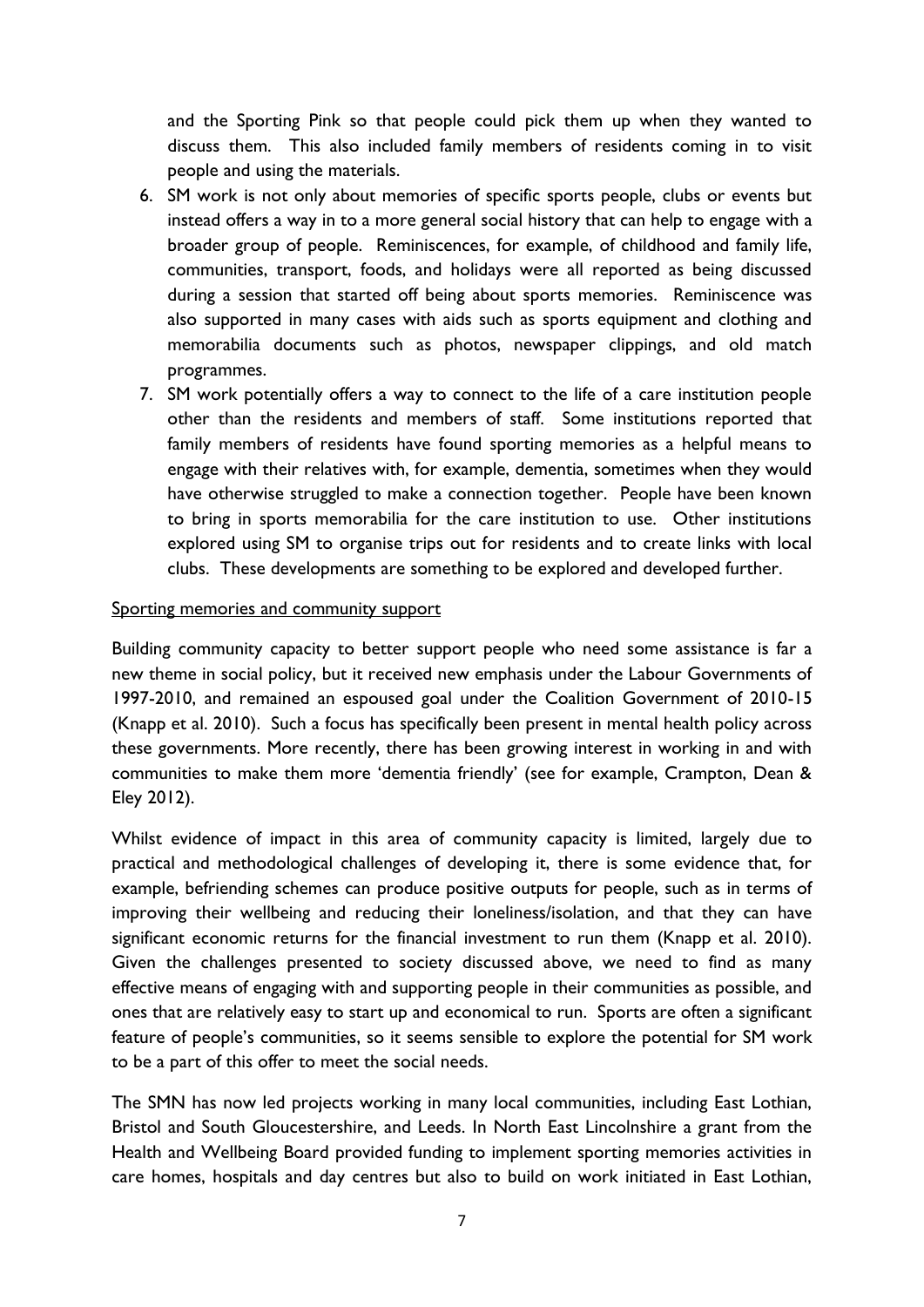establishing weekly sporting memories groups in libraries. These groups are co-facilitated by library staff and volunteers, staff and volunteers from the Alzheimer's Society and sports coaches from Lincs Inspire, the local county sports partnership. A similar approach is being implemented across Tyne & Wear, Teesside and North Yorkshire.

Grant funding from the Premier League Charitable Trust & Professional Footballers' Association has initiated community-based projects with Manchester City, Newcastle United, Queens Park Rangers and Sunderland. The Spirit of 2012 Trust and England Rugby provided grant funding to initiate volunteer-led, inter-generational projects with schools and youth organisations, using sports reminiscence as the medium to connect generations through a common interest in sport.

In Scotland, a grant from The Life Changes Trust Dementia Friendly Communities Programm has provided funding to establish fifty-five new weekly sporting memories groups across the central belt. These groups will be established over a three-year period, with the majority based in libraries and at housing association schemes.

In SM work in community settings the original focus was engaging with people living with dementia, and their families as best for individuals. An example has been working with Dementia Cafes to support them to run sporting memories groups as part of their programmes of activities. As the work has evolved it has become more apparent that SM work could have potential benefit in addressing a wider range of needs and people. These are being explored further in the work, but some preliminary evidence is that:

- SM work can be applied in a range of community settings, and by a diversity of staff and volunteers. It can be used flexibly to fit a number of community settings and modes of organising sessions.
- SM work can be used with and have benefit for people experiencing other mental health problems, such as depression.
- SM work has been useful in helping to address the social isolation of some people by bringing them in to enjoyable groups.
- It may be helpful in connecting with others in the community and reducing some of the stigma associated with dementia and other mental health conditions. Potentially SM work can complement Neighbourhood approaches to addressing loneliness and improving well-being (Collins & Wrigley 2014).
- It can be used to bring together a range of organisations beyond the usual statutory and third sector ones already working to support older people, to build a broader coalition and sense of social responsibility to ensuring that older people, and especially those who are isolated and/or are living with mental health problems. Examples are sporting clubs and associations, the media, and other commercial organisations working in sports. SM work has the potential to be an element in building dementia friendly communities.
- There is value in exploring the use of SM work to build intergenerational understanding and connection.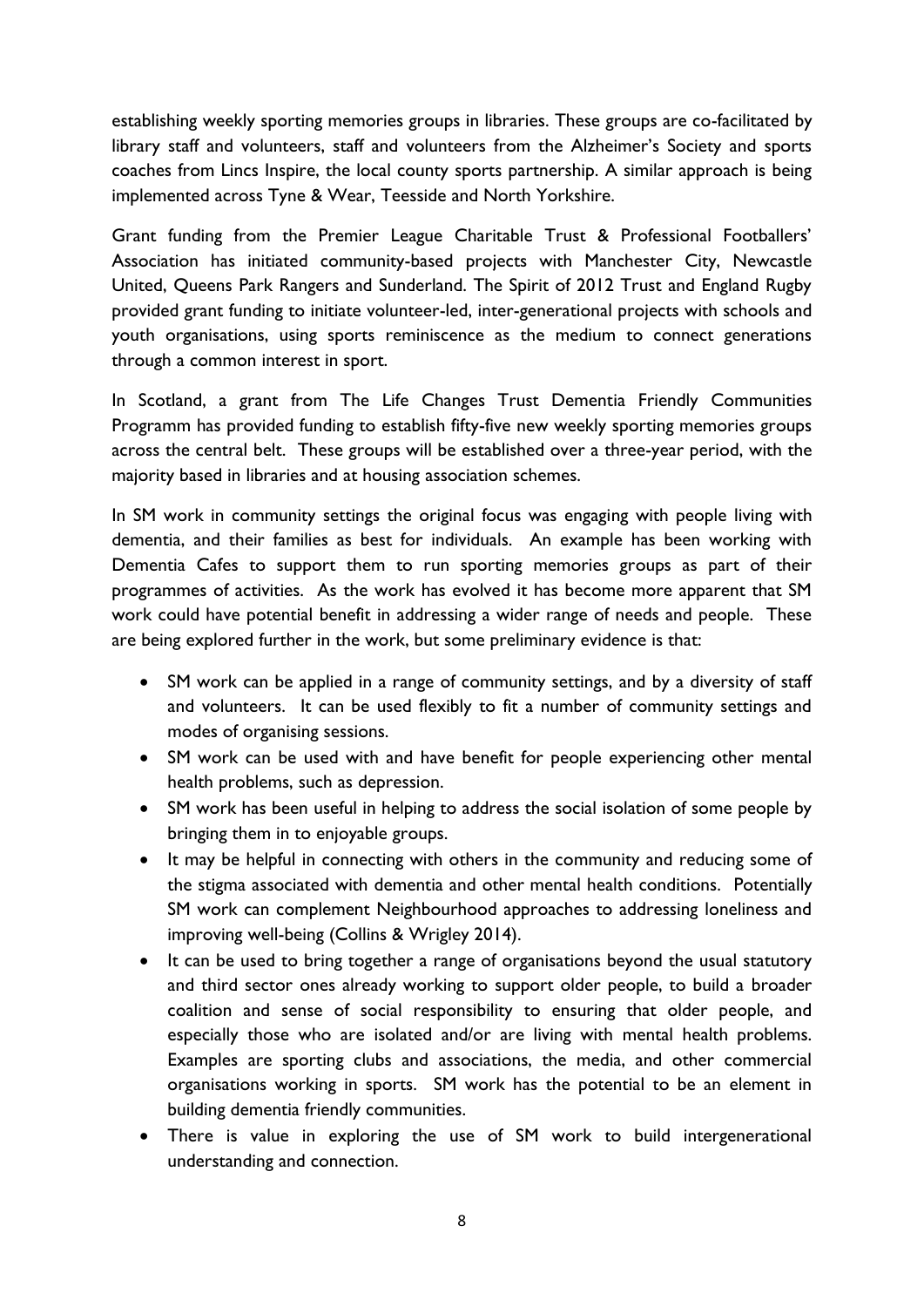#### Conclusion

The way society is demographically changing brings several challenges for society and people. Working in care institutions and in communities to address these challenges we will need to develop a range of means of working with people, communities and organisations. As we look to the future of what our society can and ought to be like to ensure that it is a good place to grow older (Age UK 2015b), we can see sporting memories work would be highly complementary to arguments for better neighbourhoods, local wellbeing networks to support older people in communities, for social prescribing and prevention work and for high quality health and social care services to meet needs.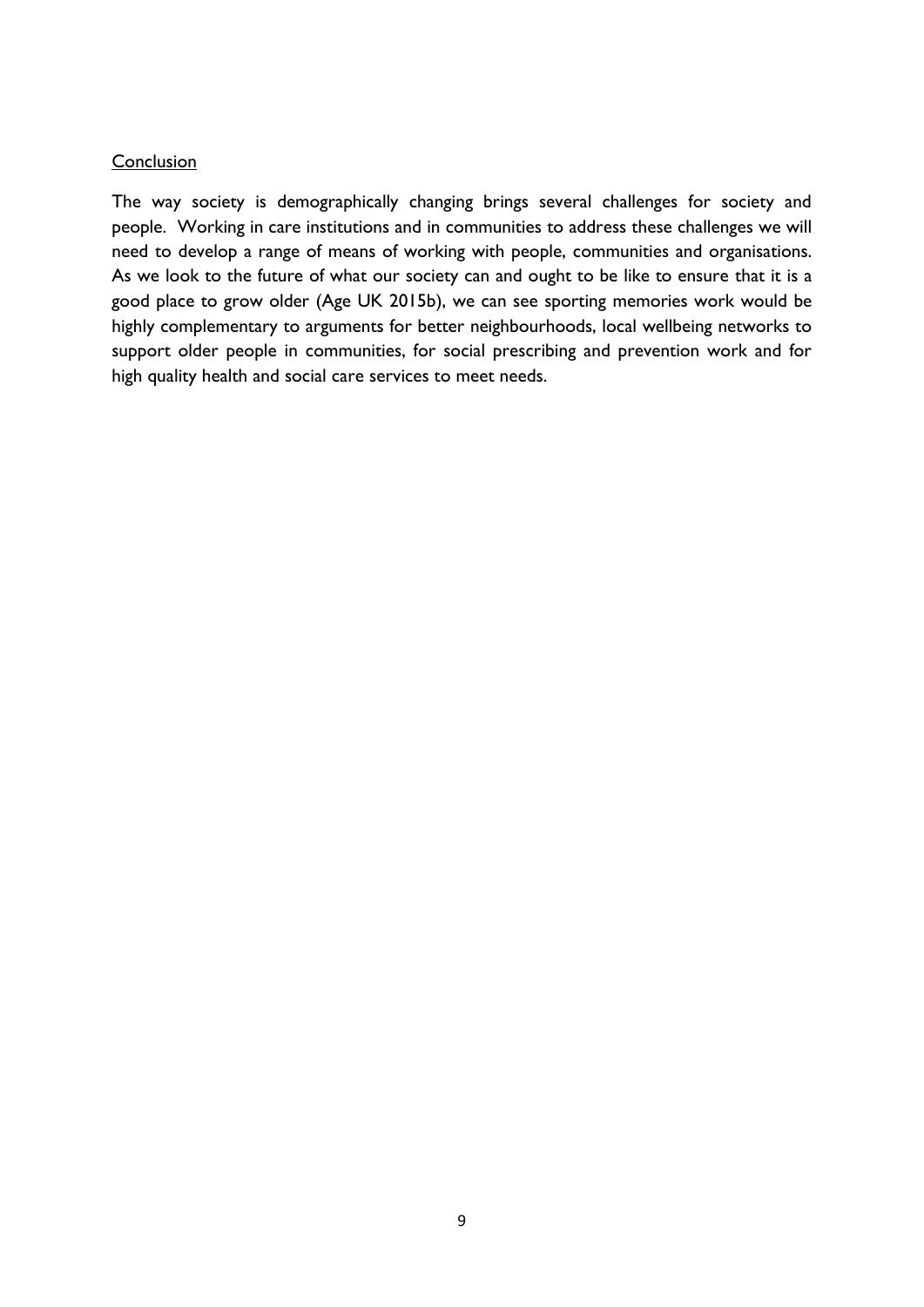#### References

Age UK (2015a) Later life in the UK: February 2015. London: Age UK

Age UK (2015b) A great place to grow older. Age UK's ambition for the next Parliament 2015-2020. London: Age UK

Bagley H, Cordingley L, Burns A, Godlove Mozeley C, Sutcliffe C, Challis D, et al. (2000) Recognition of depression by staff in nursing and residential homes. J Clin Nurs. 9:445–50

Collins AB & Wrigley J (2014) Can a neighbourhood approach to loneliness contribute to people's well-being? York: Joseph Rowntree Foundation

Crampton J, Dean J & Eley R (2012) Creating a dementia-friendly York. York: Joseph Rowntree Foundation

Dening T & Bains J (2004) Mental health services for residents of care homes. Age Ageing. 33:1–2

Department of Health (2009) Living well with dementia: a National Dementia Strategy. London: Department of Health

Department of Health (2012) Prime Minister's challenge on dementia: delivering major improvements in dementia care and research by 2015. London: Department of Health

Department of Health, Social Services and Public Safety (2011), Improving dementia services in Northern Ireland: a regional strategy. Belfast: Department of Health, Social Services and Public Safety

Foster L & Walker A (2013) Gender and active ageing in Europe. Eur J Ageing. Published online 18th Feb, 2013. DOI 10.1007/s10433-013-0261-0

Holt-Lunstad J, Smith TB, Layton JB (2010) Social relationships and mortality risk: a metaanalytic review. PLoS Med. 7(7)

Kennedy J (n.d.) John Kennedy's Care Home Inquiry. York: Joseph Rowntree Trust & Joseph Rowntree Housing Trust

Knapp M, Bauer A, Perkins M & Snell T (2010) Building community capacity: making an economic case. PSSRU Discussion Paper 2772. London: PSSRU, LSE

Knapp M, Thorgrimsen L, Patel A, Spector A, Hallam B, Woods B & Orrell M (2006) Cognitive stimulation therapy for people with dementia: cost-effectiveness analysis. British Journal of Psychiatry. 188, 574-80

Prince, M, Knapp, M, Guerchet, M, McCrone, P, Prina, M, Comas-Herrera, A, Wittenberg, R, Adelaja, B, Hu, B, King, D, Rehill, A and Salimkumar, D (2014) Dementia UK – Second edition. Overview. London: Alzheimer's Society